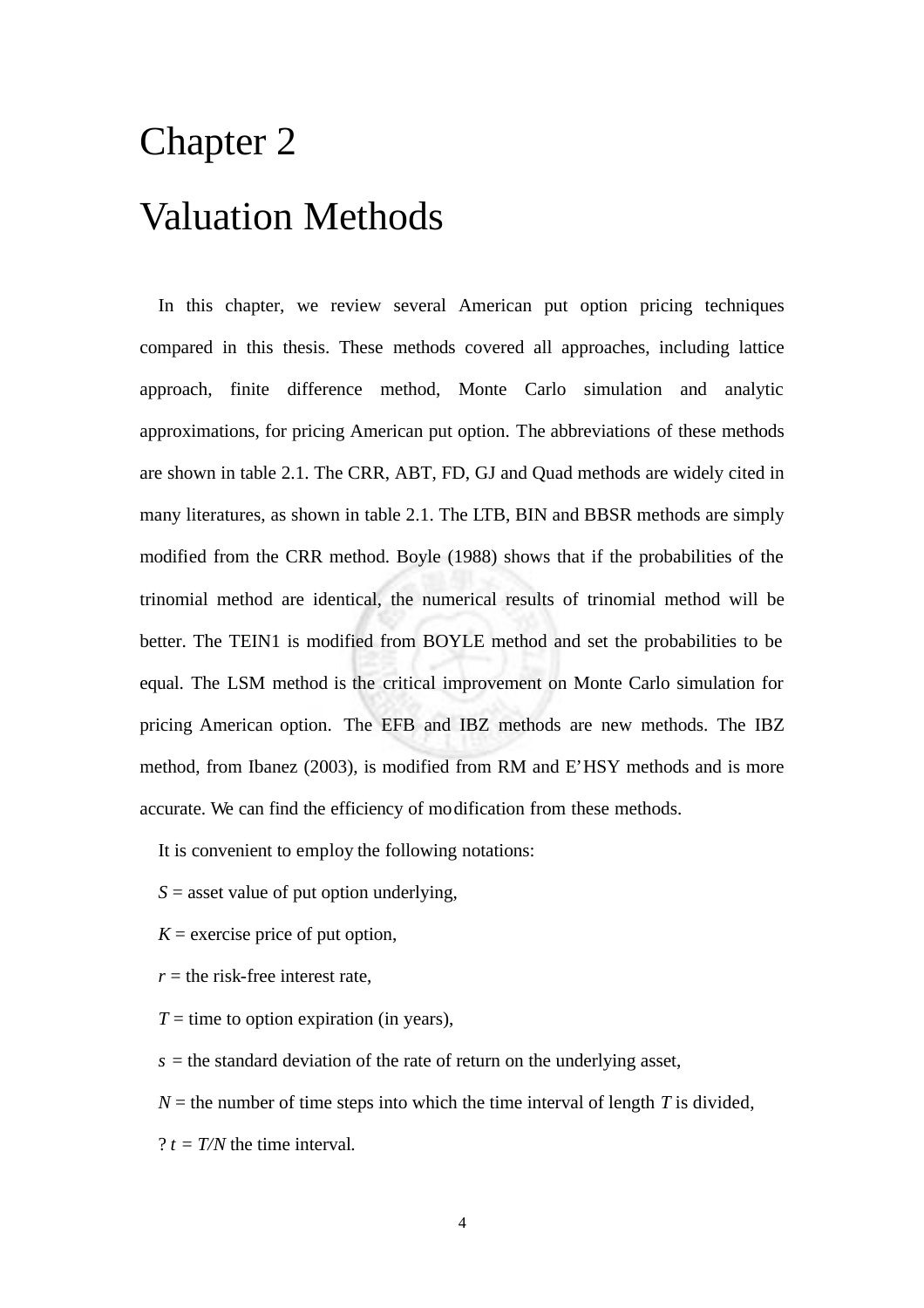We assume that the risk-free interest rate and the standard deviation are both constant

during the life of the option.

| Method                                                                      | Literature                                                                                                                                                                                                                                                                                      |
|-----------------------------------------------------------------------------|-------------------------------------------------------------------------------------------------------------------------------------------------------------------------------------------------------------------------------------------------------------------------------------------------|
| CRR: The binomial method of Cox, Ross, and<br>Rubinstein(1979)              | Hull and White (1988),<br>Huang, Subrahmanyam, and Yu (1996),<br>Trigeorgis and Lenos (1991), Breen (1991),<br>Tian (1993),<br>Tain (1999),<br>Broadie and Detemple (1996),                                                                                                                     |
| CV: The control-variate method of Hull and White                            | Amin (1991),<br>Ju and Zhong (1999),<br>Bunch and Johnson (2000)<br>Hull and White (1988)                                                                                                                                                                                                       |
| (1988)                                                                      |                                                                                                                                                                                                                                                                                                 |
| GJ: The analytic approximation method of Geske and<br>Johnson (1984)        | Geske and Johnson (1984),<br>Hull and White (1988),<br>Bunch and Johnson (1992),<br>Barone-Adesi and Whaley (1987),<br>Huang, Subrahmanyam, and Yu (1996),<br>Broadie and Detemple (1996),<br>Bunch and Johnson (2000),<br>Breen (1991),<br>Trigeorgis and Lenos (1991),<br>Ju and Zhong (1999) |
| MGJ2: The modified two-point Geske-Johnson method Bunch and Johnson (1992), |                                                                                                                                                                                                                                                                                                 |
| of Bunch and Johnson(1992)                                                  | Broadie and Detemple (1996),<br>Ju and Zhong (1999)                                                                                                                                                                                                                                             |
| CR: The method used in Cox and Rubinstein (1985)                            | Geske and Johnson (1984)<br>Bunch and Johnson (1992)                                                                                                                                                                                                                                            |
| ABT: The accelerate binomial method of Breen (1991)                         | Huang, Subrahmanyam, and Yu (1996),<br>Breen (1991),<br>Barone-Adesi and Whaley (1987),<br>Broadie and Detemple (1996),<br>Ju and Zhong (1999),<br>Bunch and Johnson (2000)                                                                                                                     |
| FD: The finite difference method of Schwartz (1977)                         | Barone-Adesi and Whaley (1987),<br>Trigeorgis and Lenos (1991),<br>Huang, Subrahmanyam, and Yu (1996),<br>Longstaff and Schwartz (2001),<br>Bunch and Johnson (2000)                                                                                                                            |
| RM: The Recursive Integration Method of Huang,<br>Subrahmanyam and Yu(1996) | Trigeorgis and Lenos (1991),<br>Huang, Subrahmanyam, and Yu (1996),<br>Broadie and Detemple (1996),<br>Bunch and Johnson (2000)                                                                                                                                                                 |
| IBZ: the analytic approximation method of Ibanez<br>(2003)                  | Ibanez $(2003)$                                                                                                                                                                                                                                                                                 |
| LTB: The log-transformed binomial method of<br>Trigeorgis (1991)            | Trigeorgis and Lenos<br>(1991)                                                                                                                                                                                                                                                                  |

|  |  |  |  |  |  |  | Table 2.1 the option pricing methods in related literatures |
|--|--|--|--|--|--|--|-------------------------------------------------------------|
|--|--|--|--|--|--|--|-------------------------------------------------------------|

The abbreviations of pricing methods are shown in the left side.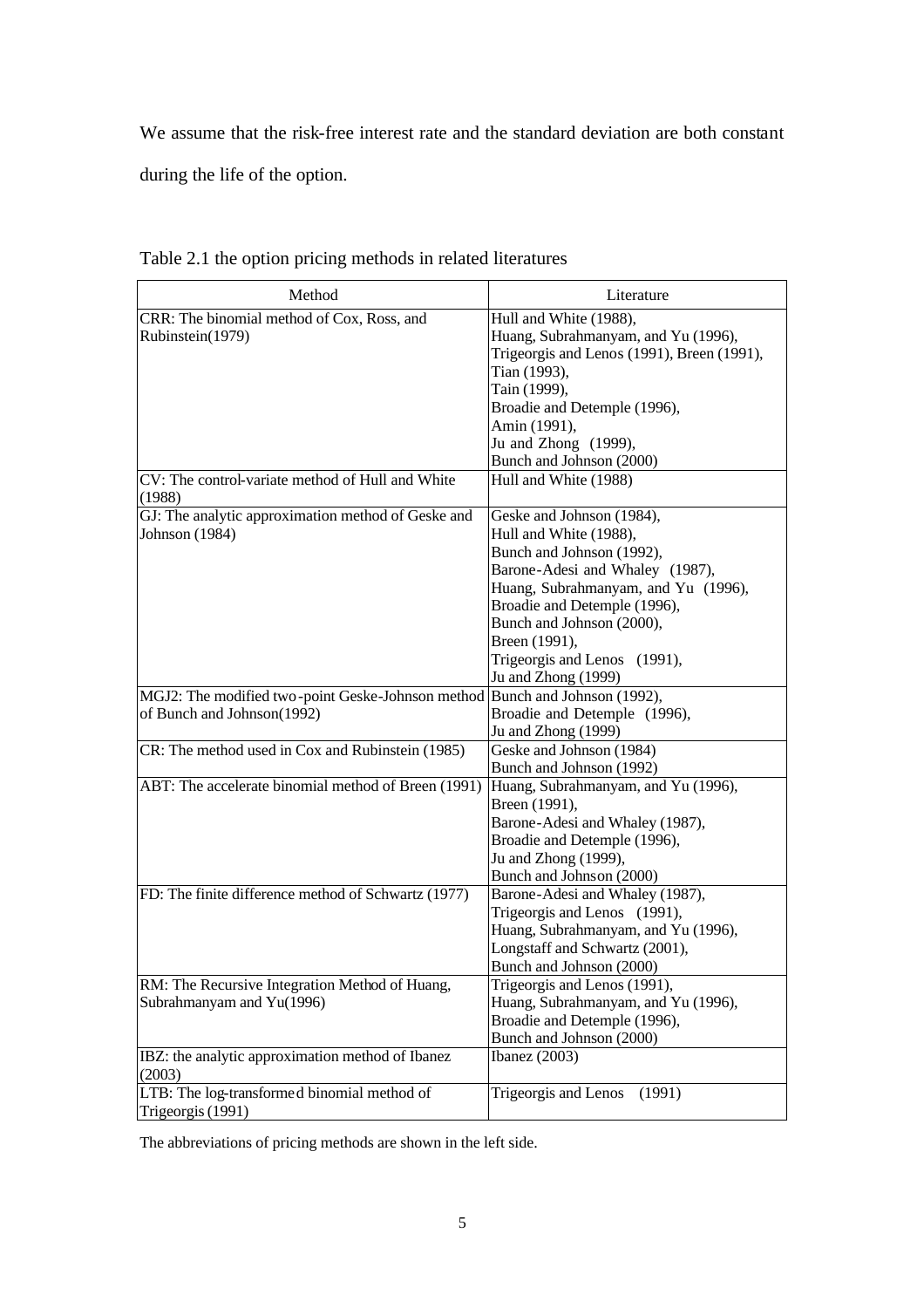| LBA: The lower bound approximation of Broadie and   | Broadie and Detemple (1996)                 |
|-----------------------------------------------------|---------------------------------------------|
| Detemple (1996)                                     |                                             |
| LUBA: The lower and upper bound approximation of    | Broadie and Detemple (1996)                 |
| Broadie and Detemple(1996)                          | Ju and Zhong (1999)                         |
| Quad: The quadratic analytical approximation of     | Barone-Adesi and Whaley (1987),             |
| MacMillan(1986) and Barone-Adesi and Whaley         | Trigeorgis and Lenos (1991),                |
| (1987)                                              | Broadie and Detemple (1996),                |
|                                                     | Ju and Zhong (1999)                         |
| BOYLE: The trinomial method of Boyle(1988)          | Tian (1993),                                |
|                                                     | Amin (1991)                                 |
| TRIN: The trinomial method of Kamrad and Ritchken   | Tain (1999),                                |
| (1991)                                              | Broadie and Detemple (1996),                |
|                                                     | Amin (1991)                                 |
| BIN: The modified binomial method of Tian (1993)    | Amin (1991),                                |
|                                                     | Tian (1993)                                 |
| TRI1: The modified trinomial method of Tian(1993)   | Tian (1993)                                 |
| TRI2: The modified trinomial method of Tian(1993)   | Tian (1993)                                 |
| EFB: The extrapolated Flexible Binomial Model of    | Tain (1999)                                 |
| Tian (1999)                                         |                                             |
| LSM: The least-squares approach of Longstaff and    | Longstaff and Schwartz (2001)               |
| Schwartz(2001)                                      |                                             |
| MC: The Monte Carlo valuation of Rogers (2002)      | Rogers (2002)                               |
| ML: The Method of Lines from Carr and Faguet (1994) | Pantazopoulos, Houstis and Kortesis (1998), |
|                                                     | Broadie and Detemple (1996)                 |
| FT: The Front-Tracking Finite Difference Method of  | Pantazopoulos, Houstis and Kortesis (1998)  |
| Pantazopoulos, Houstis and Kortesis(1998)           |                                             |
| BBS: The binomial Black and Scholes Method of       | Broadie and Detemple (1996)                 |
| Broadie and Detemple(1996)                          |                                             |
| LC: The method of Pantazopoulos, Houstis and        | Pantazopoulos, Houstis and Kortesis (1998)  |
| Kortesis(1998)                                      |                                             |
| PN: The method of Parkinson (1977)                  | Geske and Johnson (1984)                    |
| E'HSY                                               | Huang et al. (1996)                         |

Table 2.1 the option pricing methods in related literatures (cont.)

The abbreviations of pricing methods are shown in the left side.

# **2.1 Lattice Approach**

 The binomial and trinomial option pricing methods are the key members of the lattice approach for pricing American put option. In the lattice approach, the backward procedures are the same when we evaluate the payoff of the American put option as in a European case. We describe the backward procedure in binomial method clearly. We begin with the binomial method.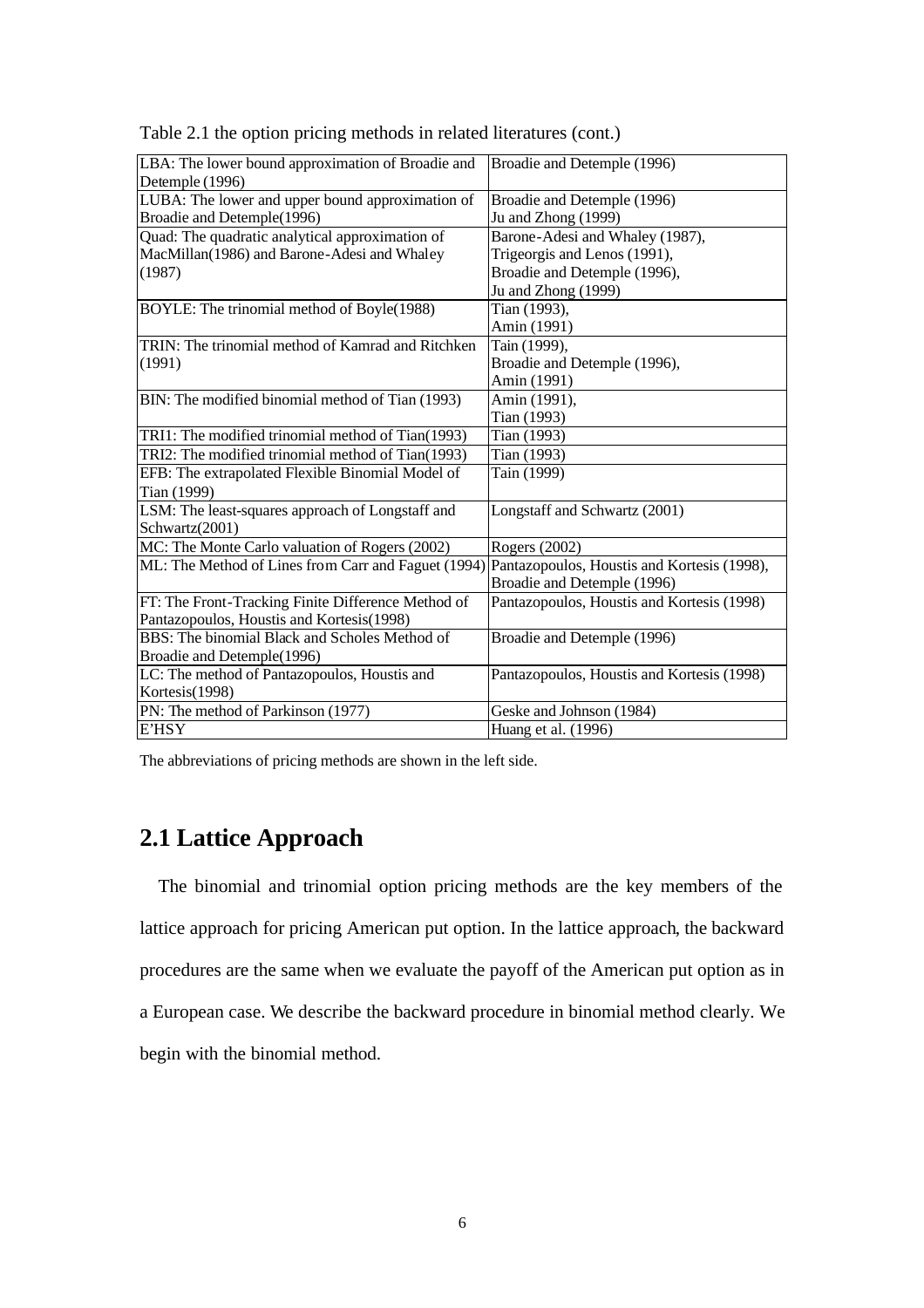# **2.1.1 The Binomial Option Pricing Method (CRR)**

 Cox, Ross, and Rubinstein (1979) (CRR) developed the binomial option pricing formula. Assume that the stock prices follow a multiplicative binomial process over discrete periods. The rate of return on the stock over each period can have two possible values:  $u - 1$  with probability  $q$ , or  $d - 1$  with probability  $1 - q$ , where  $u > 1$ and *d* < 1. The stock price at the end of the period will be either *uS* or *dS*. The parameters *u*, *d,* and *p* satisfy the relationship below

$$
u = e^{s\sqrt{\Delta t}}
$$
,  $d = e^{-s\sqrt{\Delta t}}$ ,  $p = \frac{e^{r\Delta t} - d}{u - d}$ 

 Each node of a binomial tree is shown in figure 2.1. Therefore, the price of the underlying stock at define *j* node (*i , j*) is shown below:

$$
S_i^j = S d^{i-j} u^j
$$

At the expiration date,  $i=N$ , the terminal prices of stock on the nodes are as follows:

$$
S_N^j = S d^{N-j} u^j
$$

Let  $V_i^j$  be the value of an American put option at node  $(i, j)$ . At the expiration date, the value of the put option on all the terminal nodes is knownas:

$$
V_N^j = \max\left\{0, K - S d^{N-j} u^j\right\}
$$

To evaluate the value of an American put option at time 0, we start at time T and work backward through the binomial tree recursively. The value of an American put option at node (*i , j*) can be evaluated by the following procedure. In the first step, we calculate the expected value of put option at time step *i*? *t* from the values at time-step  $(i+1)$ ? *t* and then discount this value with the risk-free interest rate *r* to obtain the present value, that is,

$$
e^{-r\Delta t}\Big(p\,V_{i+1}^{j+1}+(1-p)\,V_{i+1}^j\Big).
$$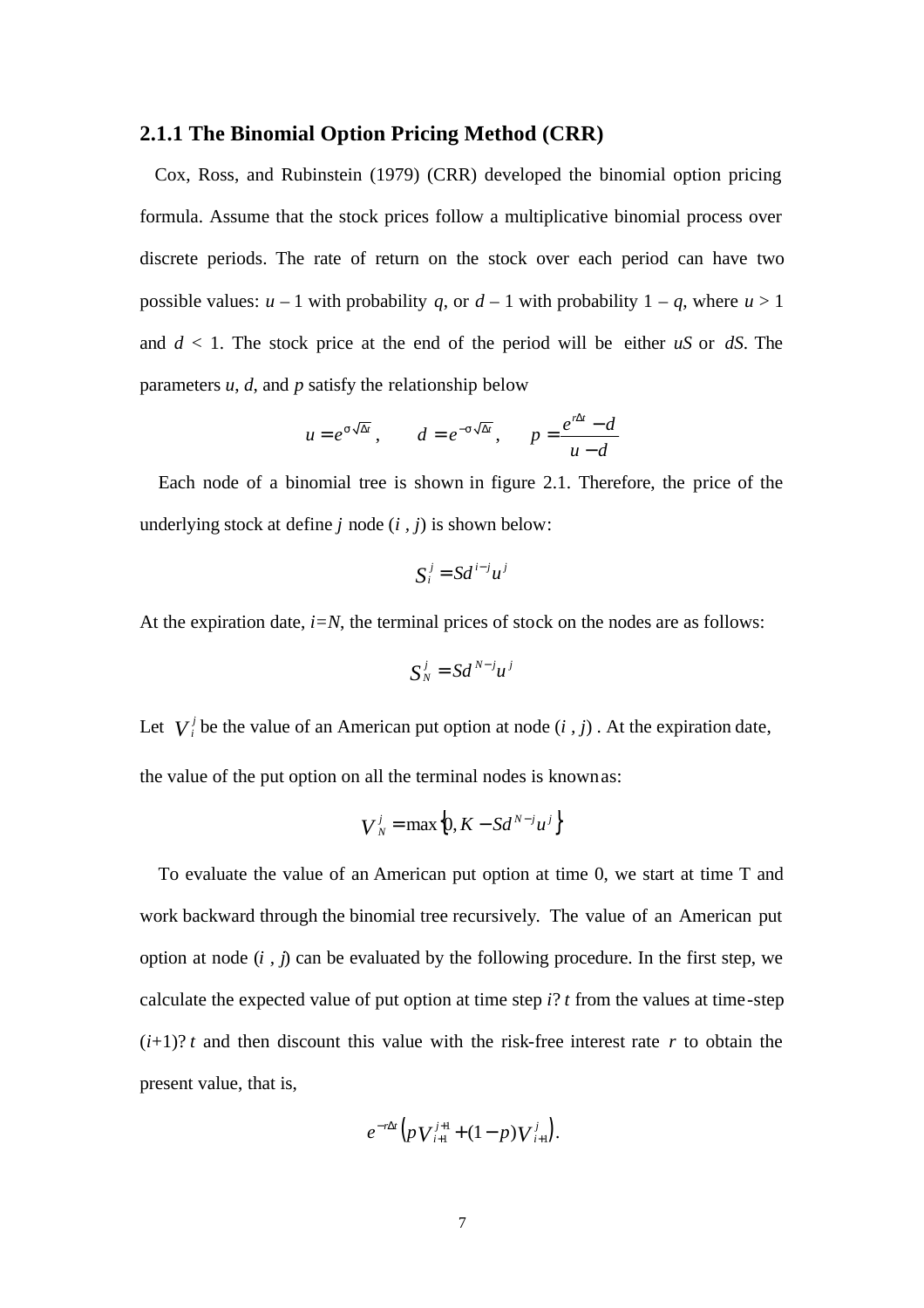

Figure 2.1 the asset value of binomial tree for  $N = 3$ 

The exercise value at node  $(i, j)$  is given by  $max(K - S_i^j, 0)$  In the second step, we compare the discount value with exercise value. And obtain the value of the option on node (*i , j*), which is the maximum of these two, that is

$$
V_N^j = \max \big\{ K - S_i^j, e^{-r\Delta t} \big( p V_{i+1}^{j+1} + (1-p) V_{i+1}^j \big) \big\}.
$$

Finally,  $V_0^0$  $\frac{0}{0}$  is the value of the American put option at time 0.

## **2.1.2 The Trinomial Option Pricing Method (BOYLE)**

 Trinomial methods had been proposed in Boyle (1988), Kamrad and Ritchken (1991), Omberg (1988) and Parkinson (1977). We test the Boyle(1988) version. For the three-jump process, the asset price *S* can change to *Su* with probability  $P<sub>1</sub>$ , or *S* with probability *P2*, or *Sd* with probability *P3*. And the parameters of the trinomial tree are show as follow:

$$
P_1 = \frac{(V + M^2 - M)u - (M - 1)}{(u - 1)(u^2 - 1)}
$$
  

$$
P_3 = \frac{u^2(V + M^2 - M) - u^3(M - 1)}{(u - 1)(u^2 - 1)}
$$
  

$$
p_2 = 1 - p_1 - p_3
$$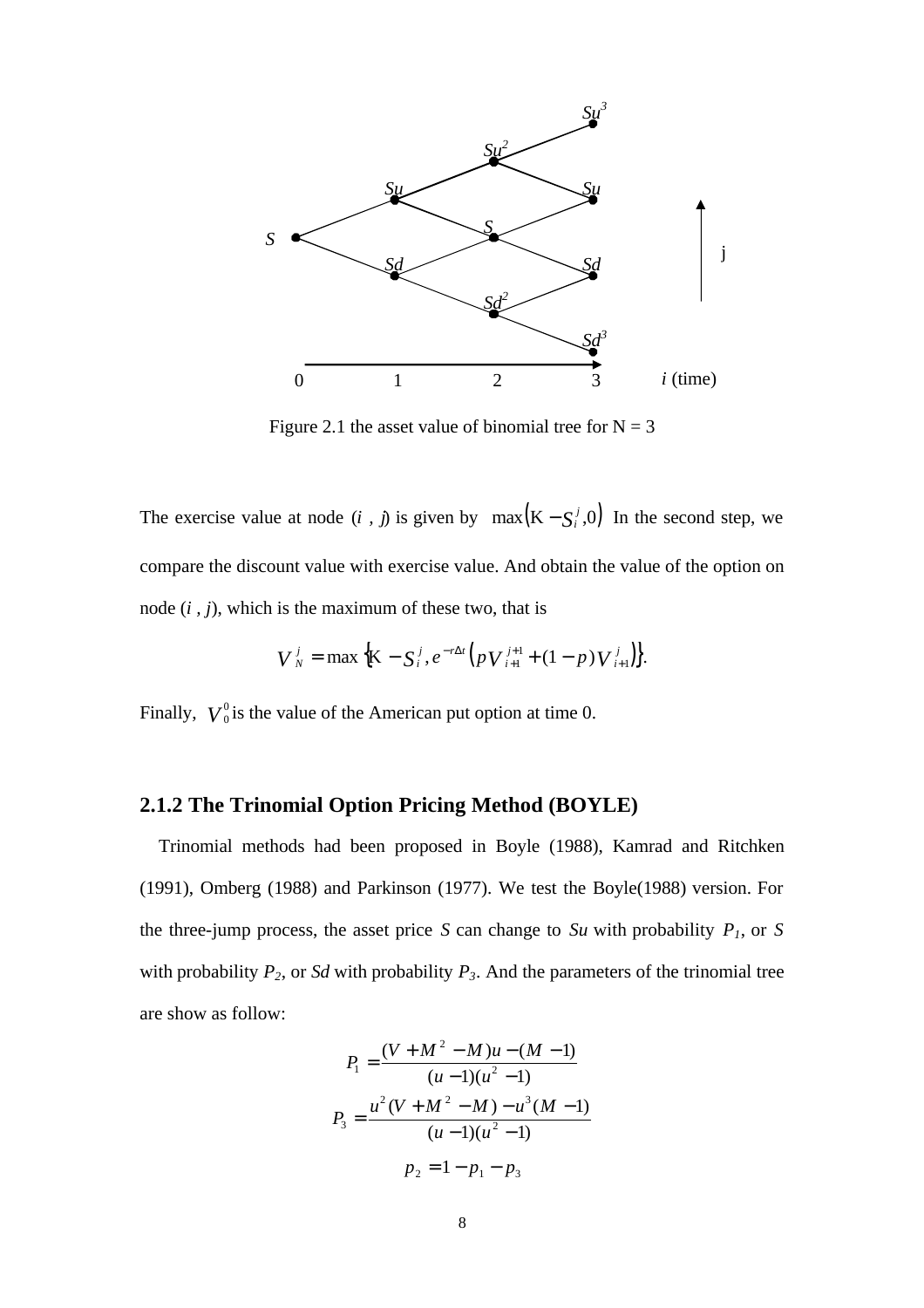$$
u = \exp[\mathbf{1}\,\mathbf{s}\,\sqrt{\Delta t}\,]
$$

where  $M = \exp(r\Delta t)$ ,  $V = M^2[\exp(\mathbf{s}^2\Delta t) - 1]$ ,  $ud = 1$ , ? is greater than 1. Boyle(1988) shows that the best results were obtained when the probabilities were roughly equal. We set  $? = \sqrt{3/2}$  and the probabilities were roughly equal.

Each node  $(i, j)$  of a trinomial tree is difined in figure 3.2. The backward procedure is the same as the binomial method. The expected payoff of the option on node (*i , j*) should be valued by  $(i+1, j)$  with probability  $P_3$ ,  $(i+1, j+1)$  with probability  $P_2$ , and  $(i+1, j+2)$  with probability  $P<sub>l</sub>$ , that is

$$
e^{-r\Delta t}\Big(p_1V_{i+1}^{j+2}+p_2V_{i+1}^{j+1}+p_3V_{i+1}^j\Big).
$$

And the value of the option on node (*i , j*) will become

$$
V_N^j = \max \Big\{ K - S_i^j, e^{-r\Delta t} \Big( p_1 V_{i+1}^{j+2} + p_2 V_{i+1}^{j+1} + p_3 V_{i+1}^j \Big) \Big\}.
$$

 $V_0^0$  $_0^0$  is the value of American put option.



Figure 2.2 the asset value of trinomial tree for  $N = 3$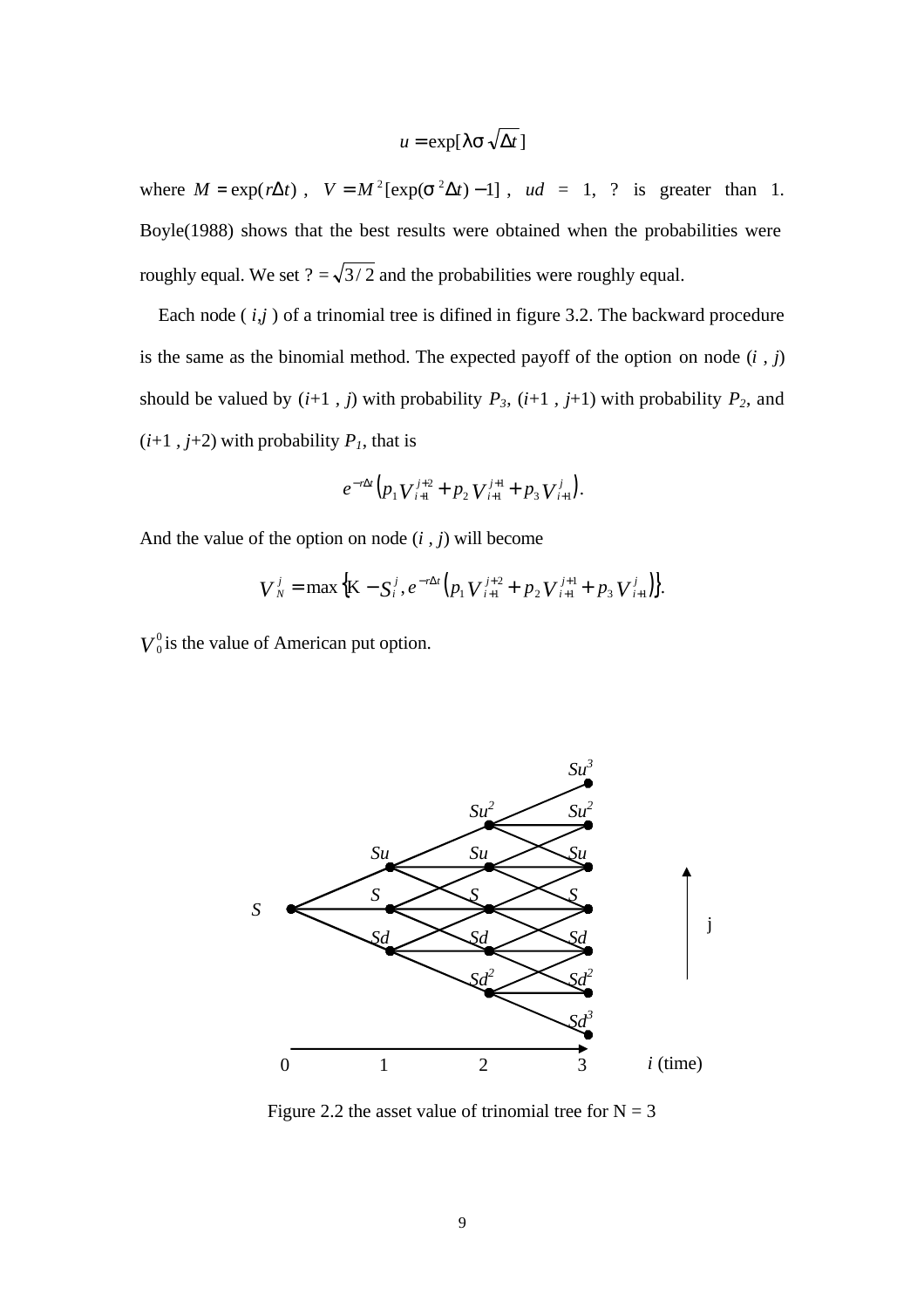# **2.1.3 The Log-Transformed Binomial Option Pricing Method (LTB)**

 Trigeorgis (1991) developed Log-Transformed Binomial Method. Let *X* = log *S* follows an arithmetic Brownian motion. Under risk neutrality,

$$
dX = d \log S = (r - \frac{1}{2}S^2)dt + Sdz
$$

with *r* being risk-free rate. Within each discrete subinterval ? *t*, *X* follows a Markov random walk moving up by an amount  $?X = H$  with probability *P*, and down by the same amount ( $?X = -H$ ) with probability  $1 - P$ . The key variables:

$$
K \equiv \mathbf{s}^2 T / N; \qquad \mathbf{m} \equiv r / \mathbf{s}^2 - \frac{1}{2};
$$
  

$$
H \equiv \sqrt{K + (\mathbf{m}K)^2}; \ P \equiv \frac{1}{2}(1 + \mathbf{m}K / H);
$$

Let  $j$  be the integer number of time-steps,  $i$  be the integer index of the state variable  $X$ corresponding to the net number of ups less downs (i.e.,  $X(i) = X_0 + iH$ ). For each state *i*, the underlying asset  $V(i) = e^{X_0 + iH}$ , and  $R(i)$  denote the total investment opportunity value.

The log-transformed binomial algorithm consists of four main steps: First, parameters affecting option values (i.e., *V*, *r*,  $s^2$ , and exercise price, *EX*) must be specified as well. Second, calculate the preliminary parameters needed for the rest of the algorithm (i.e., *K*,  $\mu$ , *H*, and *P*). Third, determine the terminal values (at  $j = N$ ), asset value:  $V(i) = e^{X_0 + iH}$  and opportunity value:  $R(i) = \max(V(i) - EX, 0)$ . The fourth step follows a backward iterative process, with adjustments for cash flows (dividends) and real options at appropriate times. The opportunity value  $R(i)$  at each node is

$$
R(i) = \max \left\{ \max(V(i) - EX, 0), e^{-(r-d)(k/s^2)} [pR(i+1) + (1-p)R(i-1)] \right\}
$$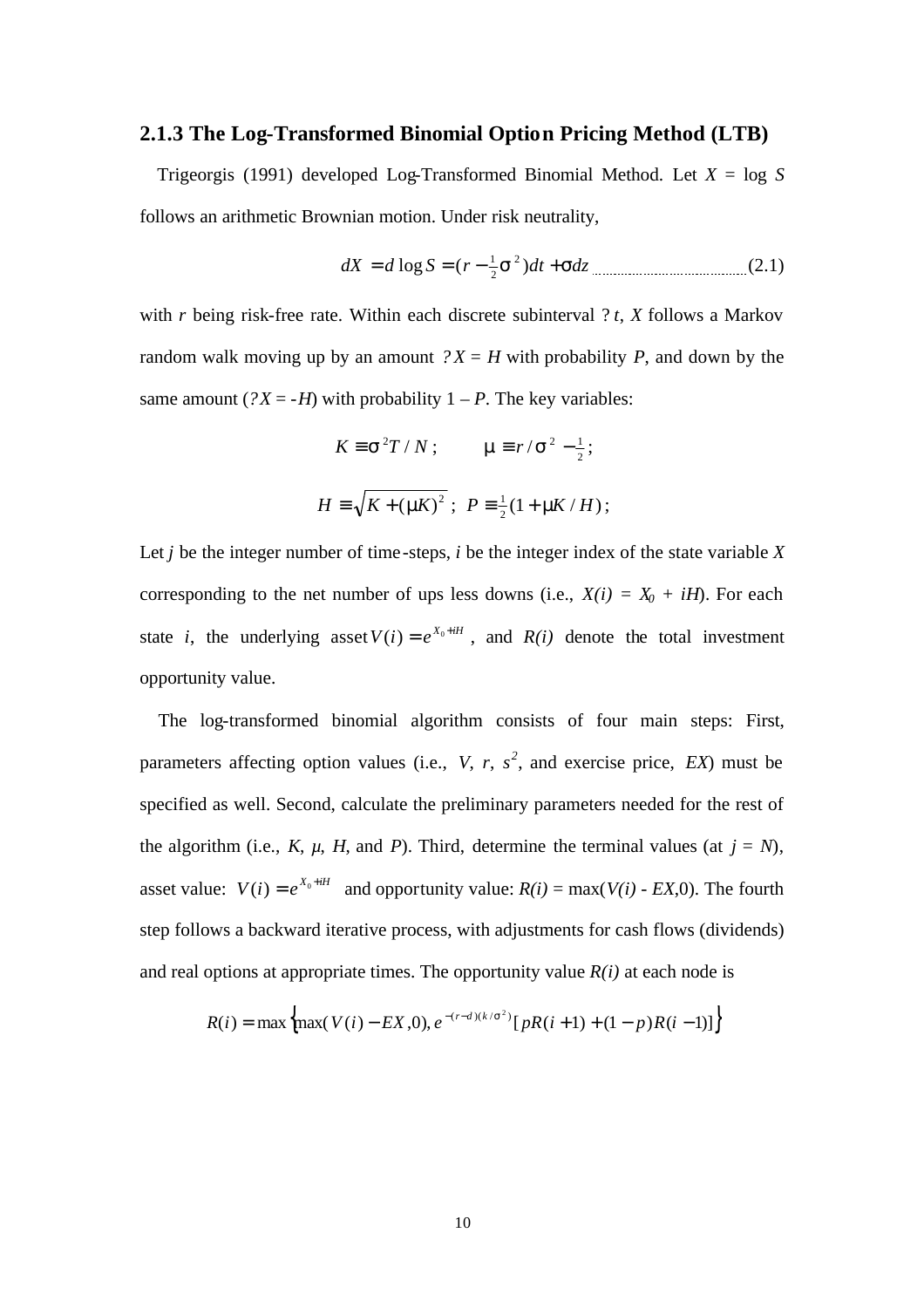# **2.1.4 The Modified Binomial Option Pricing Method (BIN)**

 Tian (1993) developed a modified approach to the selection of lattice parameters. We call the modified binomial method of Tian (1993) as "BIN". Suppose the stock price follows Eq. (2.1). A BIN option pricing me thod can be developed as follows. During each time period, the stock price is showed in figure 2.1. The parameters of the BIN option pricing method are as follow:

$$
p = \frac{M - d}{u - d}, \qquad q = 1 - p
$$
  

$$
u = \frac{MV}{2} \Big[ (V + 1) + \sqrt{V^2 + 2V - 3} \Big]
$$
  

$$
d = \frac{MV}{2} \Big[ (V + 1) - \sqrt{V^2 + 2V - 3} \Big]
$$

where

$$
M = \exp(r\Delta t), \quad V = \exp(\mathbf{S}^2 \Delta t)
$$

The American put option value can be valued by using a backward recursive procedure as binomial method.

## **2.1.5 The Modified Trinomial Option Pricing Method (TRIN1)**

 Tian (1993) developed two modified trinomial method. We test the First Modified Trinomial Method (TRIN1). Because Tian (1993) indicated that it is more accuracy than the other one. The stock price of TRIN1 is showed in figure 2.2. The parameters are as follow:

$$
p_1 = p_2 = p_3 = \frac{1}{3}
$$
  

$$
u = K + \sqrt{K^2 - m^2}, \qquad d = K - \sqrt{K^2 - m^2}
$$
  

$$
m = \frac{M(3-V)}{2}
$$

where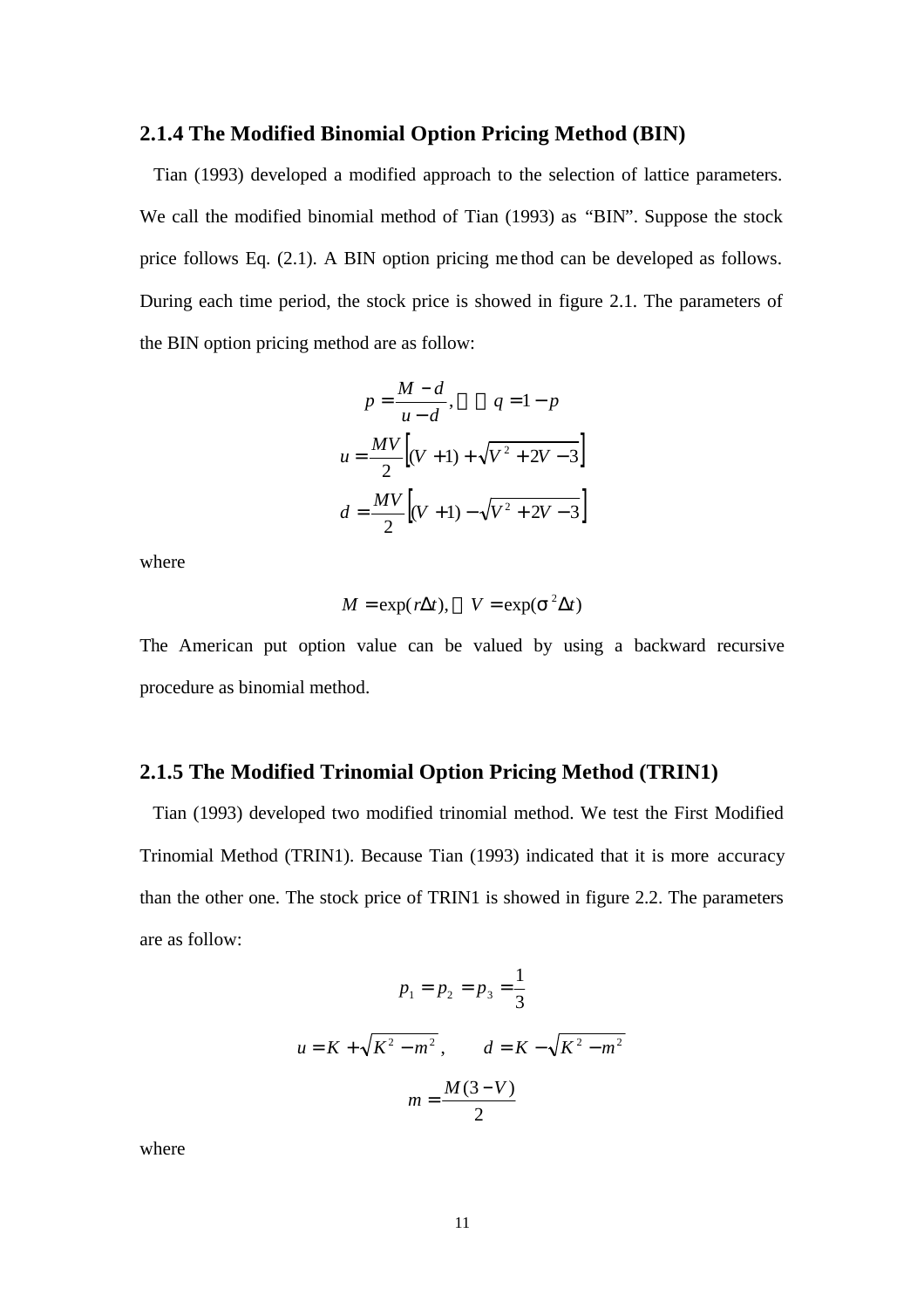$$
M = \exp(r\Delta t), \quad V = \exp(\mathbf{S}^2 \Delta t)
$$

$$
K = M(V+3)/4.
$$

The American put option value can be valued by using a backward recursive procedure as trinomial method.

#### **2.1.6 The Extensible Flexible Binomial Option Pricing Method (EFB)**

 Tian(1999) developed a flexible binomial method (FB) with a "tilt" parameter that alters the shape and span of the binomial tree. In flexible binomial method, the tree can tilt upwards or downwards if the tilt parameter is positive or negative, respectively. And standard and barrier options can be valued more accurately. Specifically, smooth convergence is possible for standard European and American options, and extrapolation methods are used to enhance the rate of convergence.

 The stock price is showed in figure 2.1. The parameters *u*, *d,* and *p* satisfy the below relationship

$$
u = e^{s\sqrt{\Delta t} + \mathbf{I} s^2 \Delta t}, \qquad d = e^{-s\sqrt{\Delta t} + \mathbf{I} s^2 \Delta t}, \qquad p = \frac{e^{r\Delta t} - d}{u - d}
$$

where is an arbitrary constant, called the "tilt parameter," that can positive, zero of negative.

 By selecting a tilt parameter, a node in the tree coincides exactly with the strike price at the maturity of the option. Let the initial value of be:  $_0 = 0$ , which represents the CRR method. The node closet to the strike price  $K$ ,  $(N, j_0)$ , can be determined by solving the following equation:

$$
S_0 \, u_0^{j_0} \, d_0^{N-j_0} = K
$$

The closest node to *K* is found by defining  $j_0$  as:

$$
j_0 = \left[ \frac{\log(K/S_0) - N \log(d_0)}{\log(u_0/d_0)} \right]
$$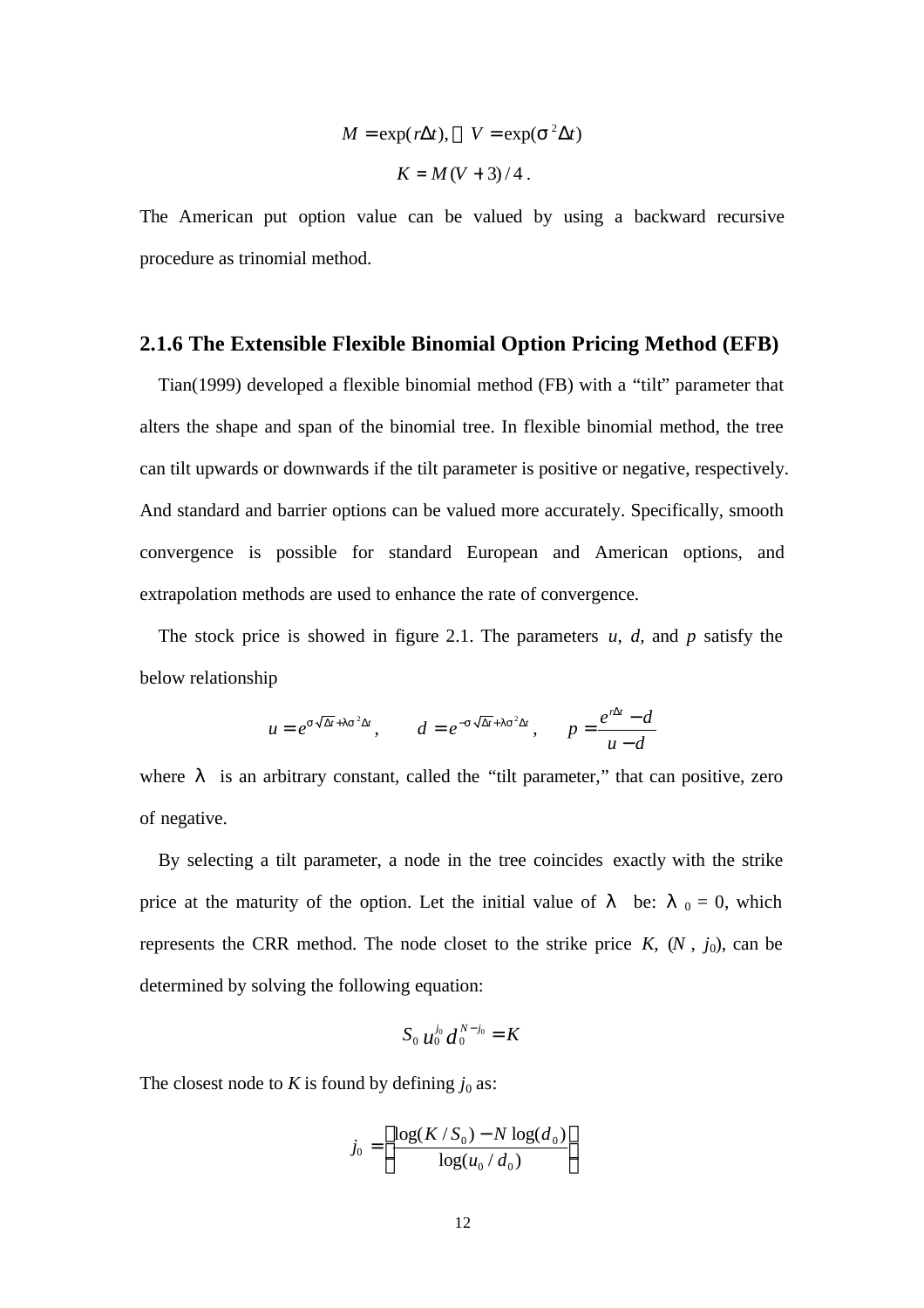where  $\left[ \begin{array}{c} \cdot \\ \cdot \end{array} \right]$  denotes the closest integer argument. To ensure that node  $(N, j_0)$  coincides exactly with the strike price *X*, a new is select such that:

$$
S_0u^{j_0}d^{N-j_0}=K
$$

we can get

$$
I = \frac{\log(K/S_0) - (2j_0 - N)\mathbf{S}\sqrt{\Delta t}}{N\mathbf{S}^2\Delta t}
$$

with this particular choice of , the strike price is always locate on node  $(N, j_0)$  at the maturity of the option.

With, FB method can converge smoothly, as shown in figure 2 of Tian(1999). An extrapolation technique can be used to greatly enhance the rate of convergence for the FB method:

$$
\hat{P}(2N) = \frac{rP(2N) - P(N)}{r - 1}
$$

where is the limit of the error ratio series. When we use FB Method to pricing American put options, Tian(1999) proved that converges to 2. The value of American put option can be valued backward as binomial method.

# **2.1.7 The Binomial Black and Scholes Option Pricing Method with Richardson extrapolation (BBSR)**

 The binomial Black and Scholes option pricing method (BBS) was suggested by Broadie and Detemple (1996). Broadie and Detemple (1996) used the Black and Scholes formula to replace the value of the time step just before option maturity. Broadie and Detemple (1996) showed that BBS can converge smoothly and the Richardson extrapolation can be used to improve the accuracy. We use two-point Richardson extrapolation,  $P = 2P(2) - P(1)$ , to improve the accuracy, where  $P(2)$  is the BBS method with *N* and P(1) with *N*/2 time steps.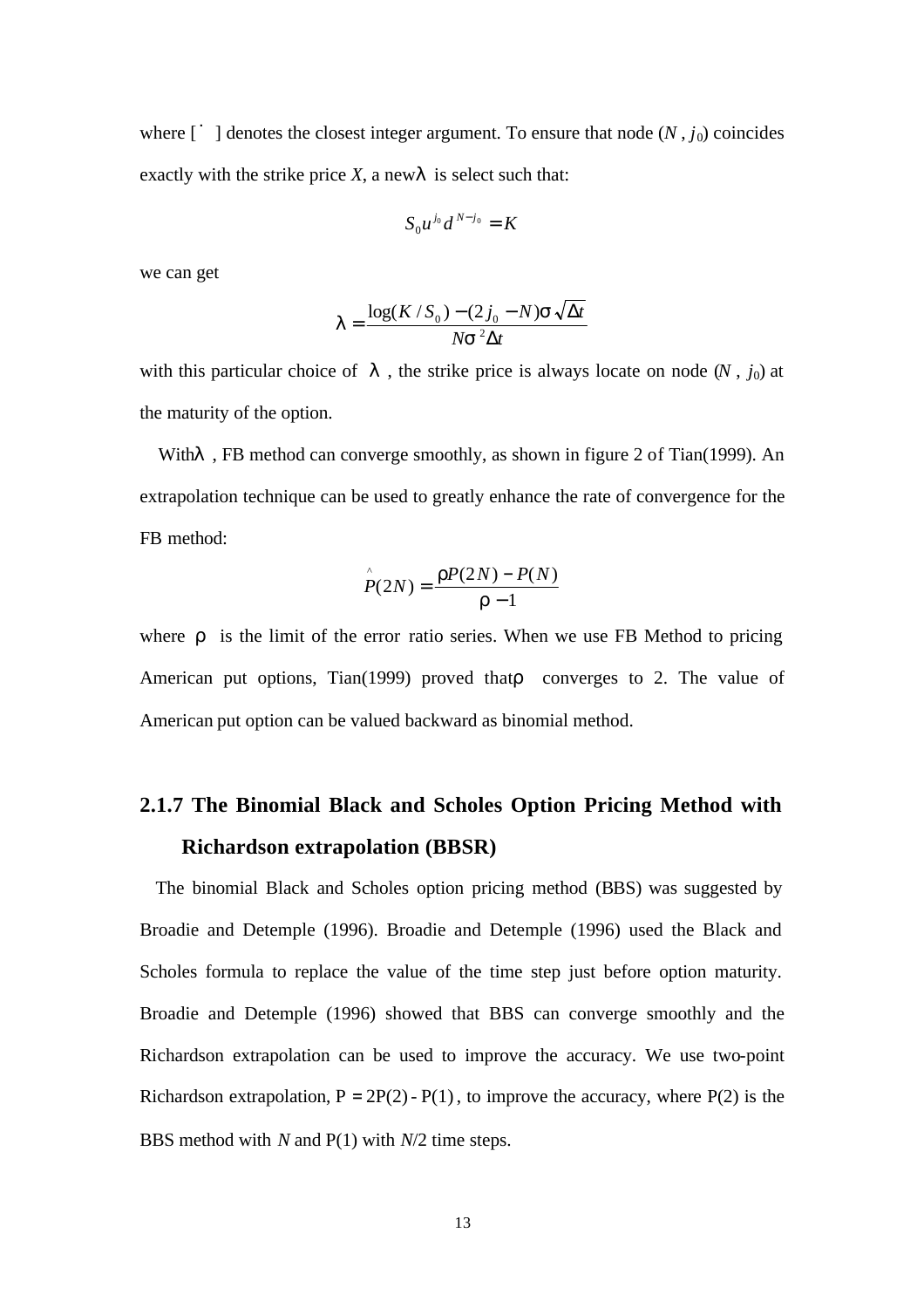# **2.1.8 The Accelerated binomial method (ABT)**

 Breen (1991) suggested the accelerated binomial method. Breen (1991) used the Geske-Johnson analytic formula in the binomial option pricing method. That is

$$
P = P(3) + 3.5 * [P(3) - P(2)] - 0.5 * [P(2) - P(1)]
$$

where  $P(1)$  = the binomial option pricing value can only exercise at maturity *T*,  $P(2)$  = the binomial option pricing value can only exercise at *T* and  $T/2$ ,  $P(3) =$  the binomial option pricing value can only exercise at *T*, 2*T*/3, and *T*/3. We use the CRR method as the binomial option pricing method. It is the same as Breen (1991).

# **2.2 Finite Difference Method**

There are many kinds of finite difference methods. We test the Explicit and Implicit finite difference method of Hull and White (1990).

# **2.2.1 The Explicit Finite Difference Method (EFD)**

The finite difference approach was suggested by Schwartz (1977) and Brennan and Schwartz (1978). Hull and White (1990) use finite difference methods with ln *S* rather than *S* as the underlying variable.

The explicit finite difference method to the Black-Scholes PDE is

$$
rf = \frac{\partial f}{\partial t} + rS \frac{\partial f}{\partial S} + \frac{1}{2} S^2 S^2 \frac{\partial^2 f}{\partial S^2}
$$
 (2.2)

In terms of  $Z = \ln S$ , it will become

$$
rf = \frac{\partial f}{\partial t} + (r - s^2 / 2) \frac{\partial f}{\partial z} + \frac{1}{2} s^2 \frac{\partial^2 f}{\partial z^2}
$$

We divide the life of the option in to *N*-period  $(N = 1)$  with equal interval of length  $? t = T/N$  and divide the stock price in to  $2N+1$  points. To implement the explicit finite difference method, a small time interval, *t*, and a small change in *Z*, *Z*, are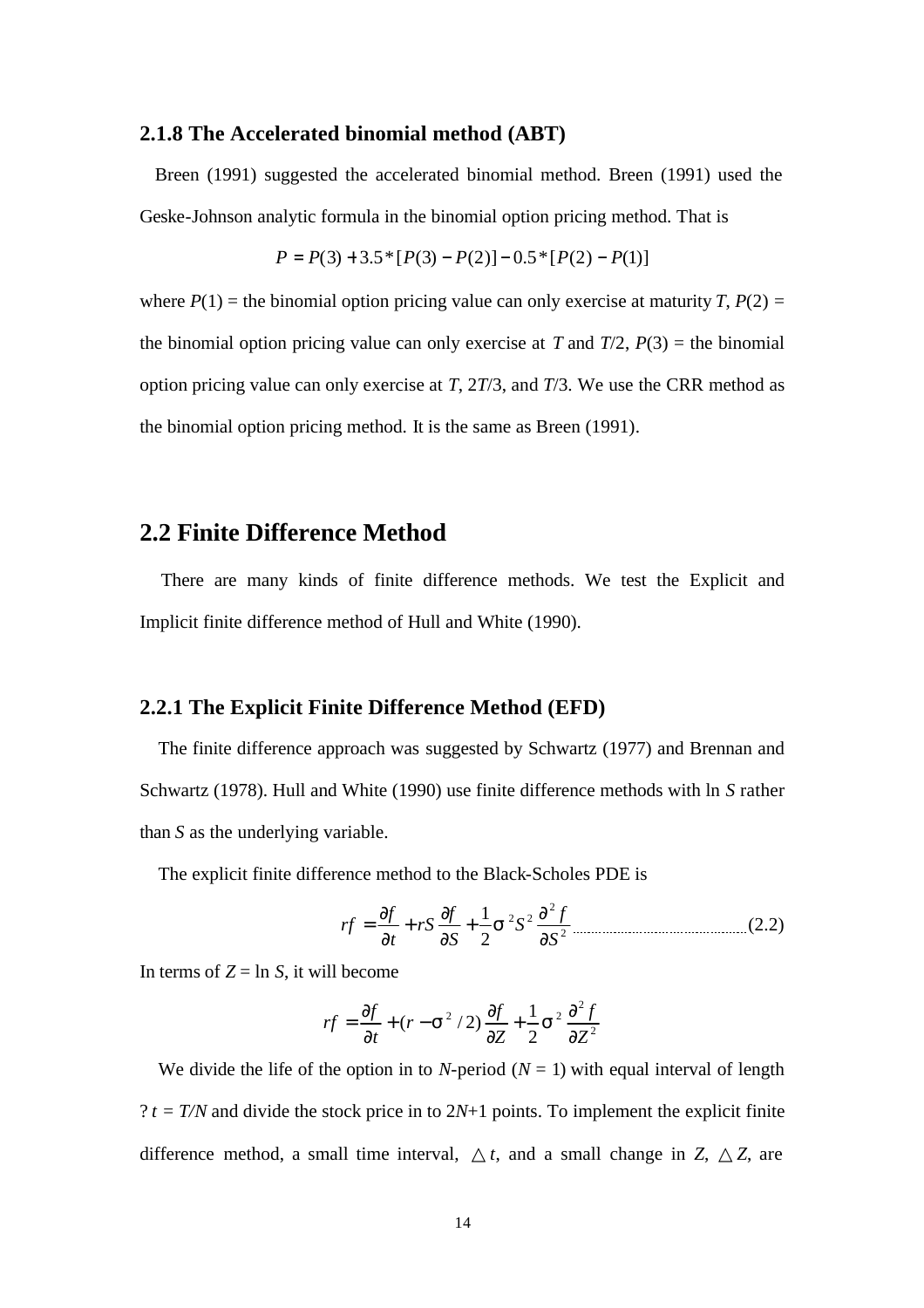chosen. It is

$$
Z_0, Z_0 + \Delta Z, Z_0 + 2\Delta Z, ..., Z_{\text{max}} ,
$$

and time is equal to

$$
0, \Delta t, 2 \Delta t, ..., T
$$
.

To obtain the explicit finite difference methods we approximate the Black-Scholes equation using a forward difference for  $\partial f / \partial t$  and central difference for  $\partial^2 f / \partial^2 Z^2$ and ∂*f* / ∂*Z* . We can obtain

$$
rf_{i,j} = \frac{f_{i+1} - f_{i,j}}{\Delta t} + (r - s^2 / 2) \frac{f_{i+1,j+1} - f_{i+1,j-1}}{2\Delta Z} + \frac{1}{2} s^2 \frac{f_{i+1,j+1} - 2f_{i+1,j} + f_{i+1,j-1}}{\Delta Z^2}
$$

which can be rewritten as

$$
f_{i,j} = \frac{1}{1 + r\Delta t} \Big( a_j f_{i+1,j-1} + b_j f_{i+1,j} + c_j f_{i+1,j+1} \Big)
$$
  

$$
a_j = -\frac{\Delta t}{2\Delta Z} (r - s^2 / 2) + \frac{\Delta t}{2\Delta Z^2} s^2
$$
  

$$
b_j = 1 - \frac{\Delta t}{2\Delta Z^2} s^2
$$
  

$$
c_j = \frac{\Delta t}{2\Delta Z} (r - s^2 / 2) + \frac{\Delta t}{2\Delta Z^2} s^2
$$

We set  $\Delta Z = \mathbf{s} \sqrt{3\Delta t}$  and it is numerically efficient, shown in Hull (2003).

# **2.2.2 The Implicit Finite Difference Method (IFD)**

 Consider now approximating the transformed Black-Sholes PDE, Eq. (2.2), by replacing the space derivatives with central difference at time step *i* rather than at *i*+1. We can obtain

$$
rf_{i,j} = \frac{f_{i+1} - f_{i,j}}{\Delta t} + (r - s^2 / 2) \frac{f_{i,j+1} - f_{i,j-1}}{2\Delta Z} + \frac{1}{2} s^2 \frac{f_{i,j+1} - 2f_{i,j} + f_{i,j-1}}{\Delta Z^2}
$$

which can be rewritten as

$$
f_{i+1,j} = P_d f_{i+1,j-1} + P_m f_{i+1,j} + P_u f_{i+1,j+1}
$$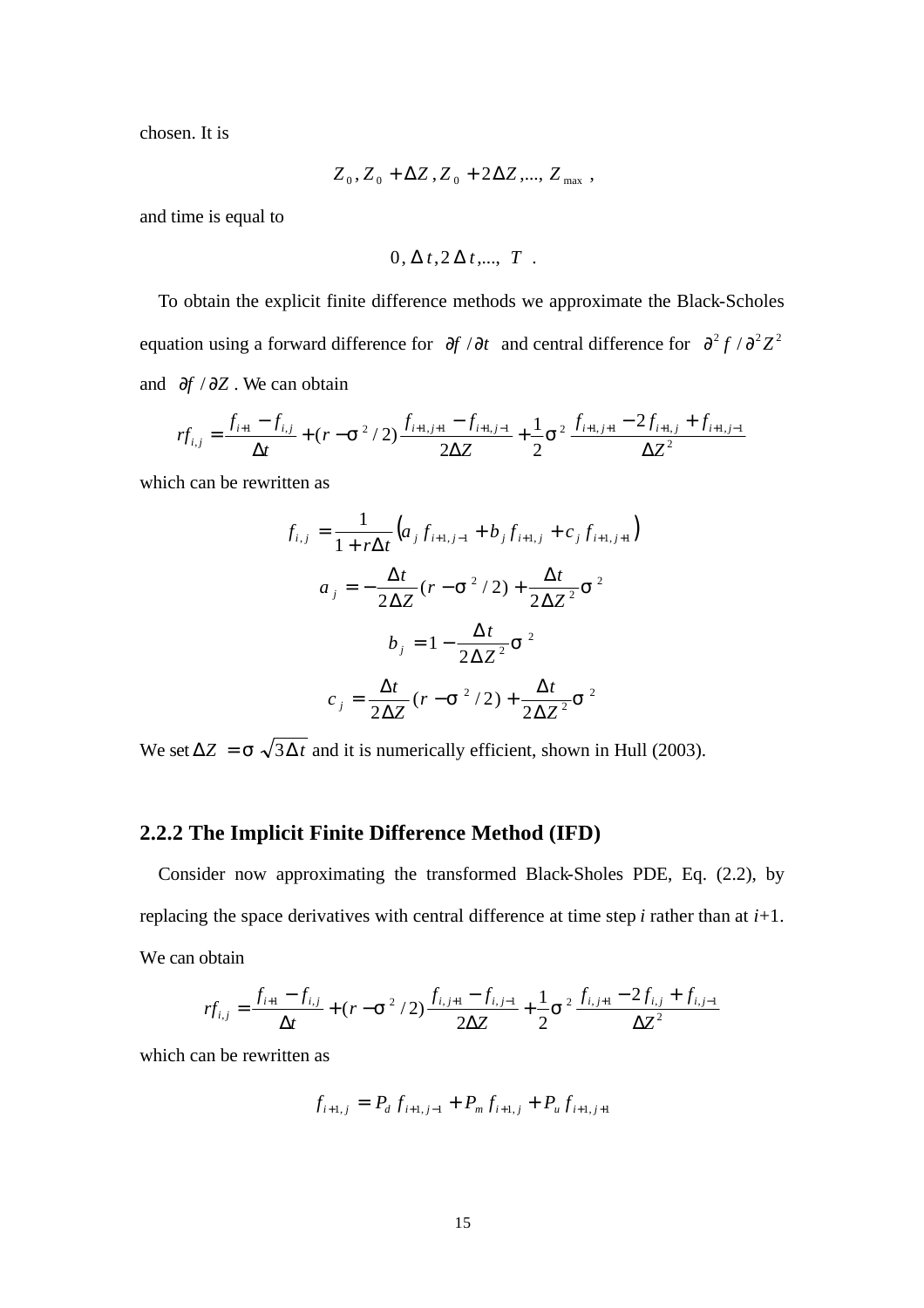$$
P_d = -\frac{1}{2}\Delta t \left(\frac{\mathbf{s}^2}{\Delta Z^2} - \frac{(r - \mathbf{s}^2/2)}{\Delta Z}\right)
$$
  

$$
P_m = 1 + \frac{\Delta t}{2\Delta Z^2} \mathbf{s}^2 + r\Delta t
$$
  

$$
P_u = -\frac{1}{2}\Delta t \left(\frac{\mathbf{s}^2}{\Delta Z^2} + \frac{(r - \mathbf{s}^2/2)}{\Delta Z}\right)
$$

Each equation for  $j = -N_j+1,..., -N_j-1$  can be solved for the option values at time step *i*.

# **2.3 Simulation Approach**

The simulation approach is first introduced in Boyle(1977). Longstaff and Schwartz(2001) suggested a simple approach, named LSM, to deal with the early exercise problem. The key point of this approach is estimating the conditional expected payoff by least squares to decide whether to exercise the option or not.

# **2.3.1 Least-Squares Simulation (LSM)**

We repeat the numerical example on page 115-120 of Longstaff and Schwartz (2001) in pricing American put options. The initial stock matrix is shown in Longstaff and Schwartz (2001). The option values at time 3 are tabulated below.

| Path           | $t = 1$ | $t = 2$ | $t = 3$ |
|----------------|---------|---------|---------|
| 1              |         |         | 0.00    |
| $\overline{2}$ |         |         | 0.00    |
| 3              |         |         | 0.07    |
| $\overline{4}$ |         |         | 0.18    |
| 5              |         |         | 0.00    |
| 6              |         |         | 0.20    |
| 7              |         |         | 0.09    |
| 8              |         |         | 0.00    |

Consider the five paths which are in the money at time 2. Let *X* denote the stock prices at time 2 for these five paths and *Y* denote the corresponding discounted option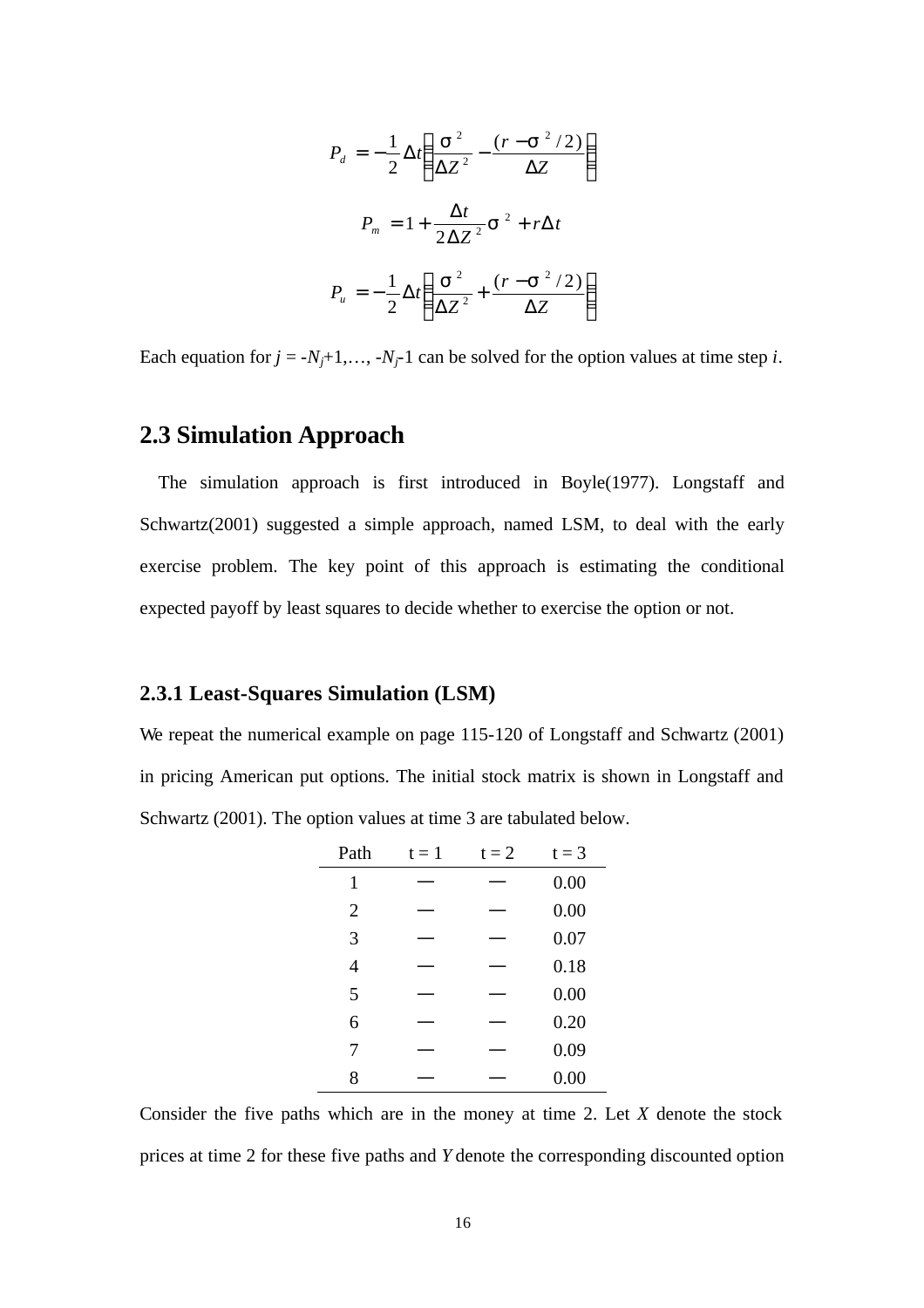| Path           | Y                     | X    |
|----------------|-----------------------|------|
| 1              | $0.00 \times 0.94176$ | 1.08 |
| $\overline{2}$ |                       |      |
| 3              | $0.07 \times 0.94176$ | 1.07 |
| $\overline{4}$ | $0.18 \times 0.94176$ | 0.97 |
| 5              |                       |      |
| 6              | $0.20 \times 0.94176$ | 0.77 |
| 7              | $0.09 \times 0.94176$ | 0.84 |
|                |                       |      |

value received at time 3. The arrays *X* and *Y* are tabulated below.

By regressing *Y* on a constant, *X*,  $X^2$ , the resulting conditional expectation function at time 2 is  $E[Y | X] = -1.070 + 2.983X - 1.813X^2$ . The exercise values and expected values of continuation at time 2 are as follows.

| Path           | Exercise | Continue |
|----------------|----------|----------|
| 1              | 0.02     | 0.0369   |
| $\overline{2}$ |          |          |
| 3              | 0.03     | 0.0461   |
| $\overline{4}$ | 0.13     | 0.1176   |
| 5              |          |          |
| 6              | 0.33     | 0.1520   |
| 7              | 0.26     | 0.1565   |
| 8              |          |          |

 If the exercise value is greater than the expected value of continuation, the option value is set to the exercise value; otherwise, the option value is set to the discounted option value from time 3. The option values at time 2 are as follows.

| Path           | $t = 1$ | $t = 2$ | $t = 3$ |
|----------------|---------|---------|---------|
| 1              |         | 0.00    | 0.00    |
| $\overline{2}$ |         | 0.00    | 0.00    |
| 3              |         | 0.00    | 0.07    |
| $\overline{4}$ |         | 0.13    | 0.00    |
| 5              |         | 0.00    | 0.00    |
| 6              |         | 0.33    | 0.00    |
| 7              |         | 0.26    | 0.00    |
| 8              |         | 0.00    | 0.00    |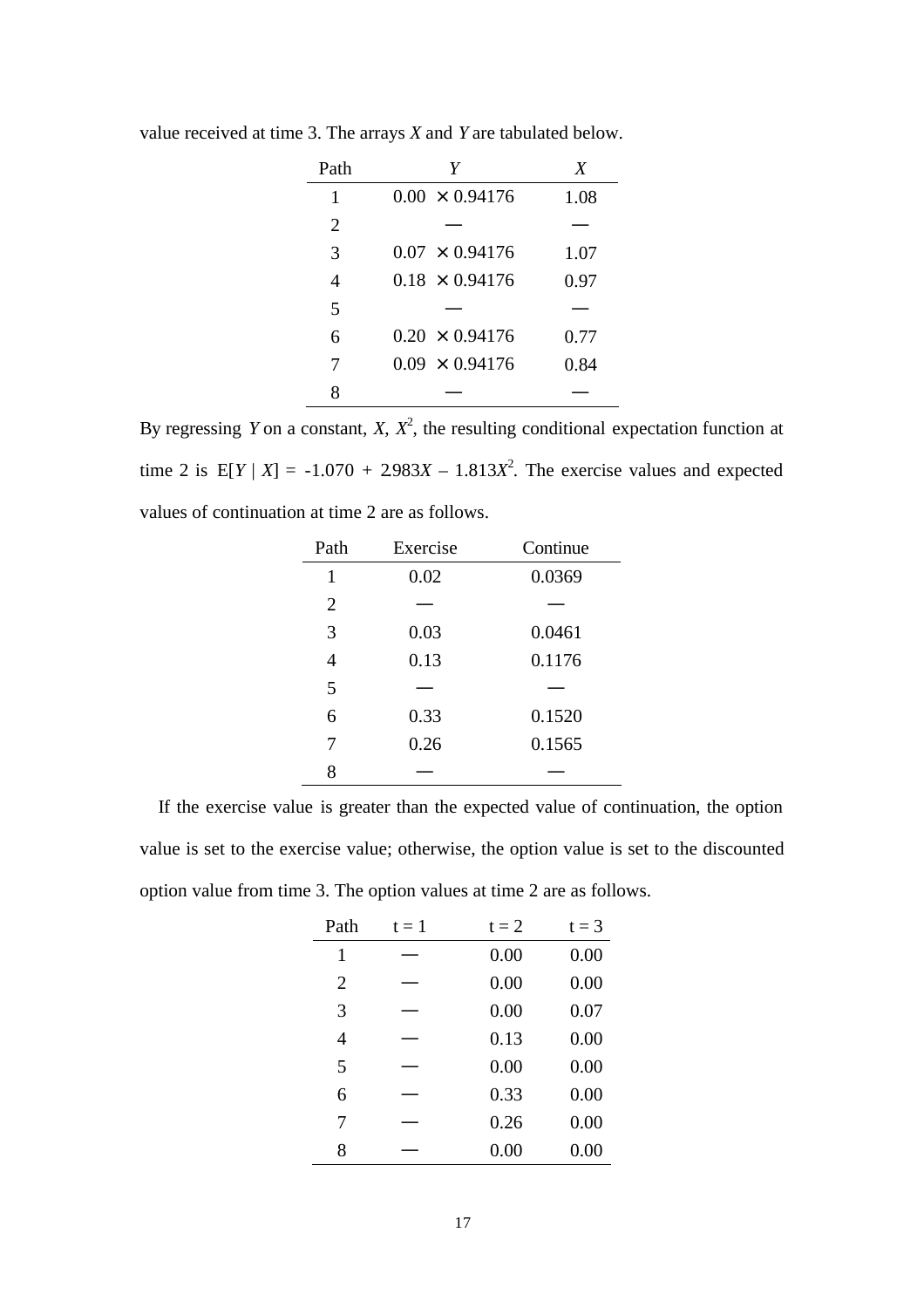Repeat the procedure until time 0, the option value can be determined by the average value of the eight paths.

We summarize the valuing procedure of the LSM algorithm as follows:

- 1. Generate the stock price matrix.
- 2. Determine the basis function form of  $E[Y|X]$  and the order of the basis function.
- 3. For in-the-money paths, regress corresponding discounted option values.
- 4. For in-the-money paths, compare the exercise values and the expected values of continuation to determine the option values at that time.
- 5. Go to step 3 and repeat the procedure until time 0.

# **2.4 Analytic Approximation Methods**

 There are many analytic approximation methods. We test Barone-Adesi and Whaley(1987) method, Geske and Johnson(1984) and Ibanez (2003) methods.

#### 2.4.1 Barone-Adesi and Whaley method (Quad)

 Barone-Adesi and Whaley(1987) suggested an analytic approximation method for pricing American options. The key insight is that the price of American options is the price of European options adding the early exercise premium. First, we define the early exercise premium  $e(S, t)$  is

$$
\mathbf{e}(S,t) = P_A(S,t) - P_E(S,t)
$$

where  $P_A(S,t)$  is the price of American put options,  $P_E(S,t)$  is the price of European put options. The partial differential equation is showed in Eq. (2.2). We can get

$$
S^2 f_{SS} + N S f_S - (M/K)f = 0
$$

where  $M = 2r/2$  and  $N = 2b/2$ , *b* is the cost-of-carry rate. The general solution to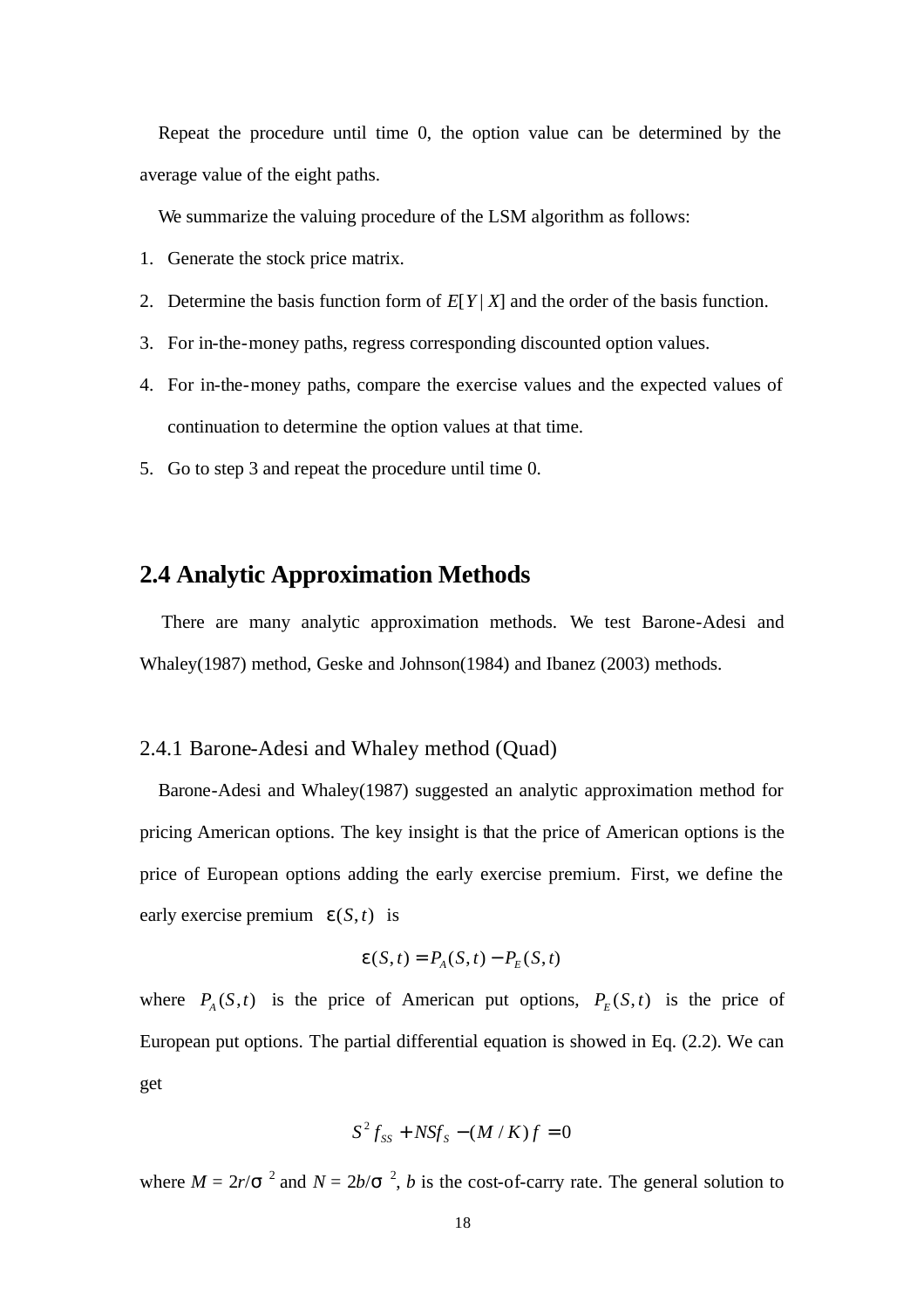above equation is

$$
f(S) = a_1 S^{q_1} + a_2 S^{q_2}
$$

where  $q_1 = [ -(N-1) - \sqrt{(N-1)^2 + 4M/K } ]/2$ ,

$$
q_2 = [-(N-1) + \sqrt{(N-1)^2 + 4M/K}]/2.
$$

In above equations, the term  $a_1 S^{q_1}$  $a_1 S^{q_1}$  must approach 0 as *S* approaches positive infinity. The term  $a_2 S^{q_2}$  $a_2 S^{\varphi}$ , violates the boundary condition, so  $a_2$  is set to zero. The approximate value of the American put option becomes

$$
P(S,T) = p(S,T) + A_1(S/S^*)^{q_1} \quad when \quad S > S^{**} \quad and
$$
  

$$
P(S,T) = X - S \quad when \quad S \le S^*
$$

where  $p(S,t)$  is the Black-Scholes put option price,

$$
A_1 = -(S^{**} / q_1) \{1 - e^{(b-r)T} N[-d_1(S^{**})]\},
$$

*S \*\** is critical commodity price, that is determined by solving

$$
X - S^{**} = p(S^{**}, T) - \{1 - e^{(b-r)T}N[-d_1(S^{**})]\}S^{**} / q_1
$$

#### 2.4.2 Geske and Johnson's method (GJ2)

 Geske and Johnson (1984) proposed the American put option valuation. They point out that the option holder would exercise the put if the payoff from exercising the put exceeds the value of the put if it is not exercised. This indicates that the critical stock price  $(S^*)$  is independent of the current stock and determine from the condition of  $P(S,T)$  max(*K*-*S*). For some  $S = S^*$  and any *T*, the exercise proceeds equaled the American put value or  $K-S = P(S^*,T)$ . They price the American put as discounted expected value of all future cash flows. The cash flow arises because the put can be exercised at the next instant, *dt*, or the following instant, 2*dt*, if not previously exercised. In addition, the put will be exercised when the stock price was below the critical stock price and we obtain the following equation for the value of an American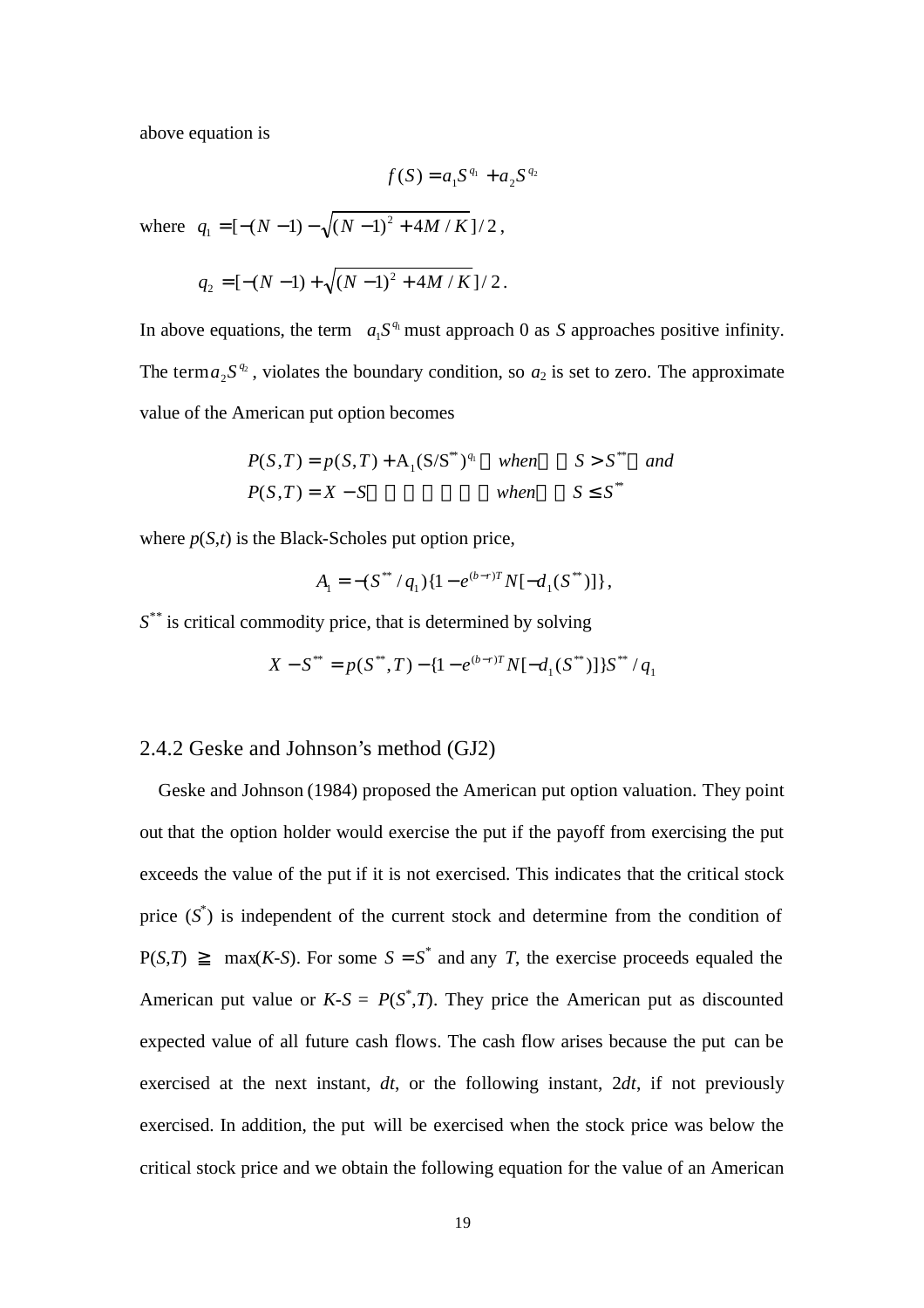put option

$$
P = Kw_2 - Sw_1
$$

where

$$
w_1 = \left\{ N_1 \left( -d_1(\overline{S}_{dt}, dt) \right) + N_2 \left( d_1(\overline{S}_{dt}, dt), -d_1(\overline{S}_{2dt}, 2dt) \right), -\mathbf{r}_{12} \right\}
$$
  

$$
w_2 = \left\{ e^{-rdt} N_1 \left( -d_2(\overline{S}_{dt}, dt) \right) + e^{-2rdt} N_2 \left( d_2(\overline{S}_{dt}, dt), -d_2(\overline{S}_{2dt}, 2dt) \right), -\mathbf{r}_{12} \right\}
$$

and

$$
d_1(q,T) = \frac{\ln\left(\frac{s}{q}\right) + \left(r + \frac{1}{2}\mathbf{S}^2\right)T}{\mathbf{S}\sqrt{T}}, \quad d_2(q,T) = d_1 - \mathbf{S}\sqrt{T}, \quad \mathbf{r}_{i,j} = \sqrt{\frac{i}{j}}
$$

is the correlation coefficients.  $\overline{S}_{dt}$ ,  $\overline{S}_{2dt}$  are the first and second critical stock price;  $N_1$ ,  $N_2$  are the standard cumulative univariate, bivariate normals.

# 2.4.3 The analytic approximation method of Ibanez (2003) (IBZ)

 Ibanez (2003) introduced an analytic approximation method for pricing American put options. It is based on the argument that the American put option can be decomposed into an equivalent European option plus an early exercise premium and Richardson extrapolation. The American put option can be approximated by following equation:

$$
P_t^N(S_t) = p_t(S_t) + e_t^N(S_t)
$$
  
\n
$$
e_{t_n}^N = (1 - e^{-r\Delta t})K \sum_{m=n+1}^{N-1} e^{-rt_m} N(-d_2(S_{t_n}, B_{t_n}^N, \mathbf{t}_m)) +
$$
  
\n
$$
c(1 - e^{-r\Delta t})K e^{-rt_N} N(-d_2(S_{t_n}, B_{t_N}^N, \mathbf{t}_N))
$$

where  $c = 1/2$ ,  $t_m = t_m - t_n$ ,  $B_{t_n}^N$  is the optimal exercise frontier, determined by solving

$$
K-B_{t_n}^N = p_{t_n}(B_{t_n}^N) + e_{t_n}^N(B_{t_n}^N)
$$